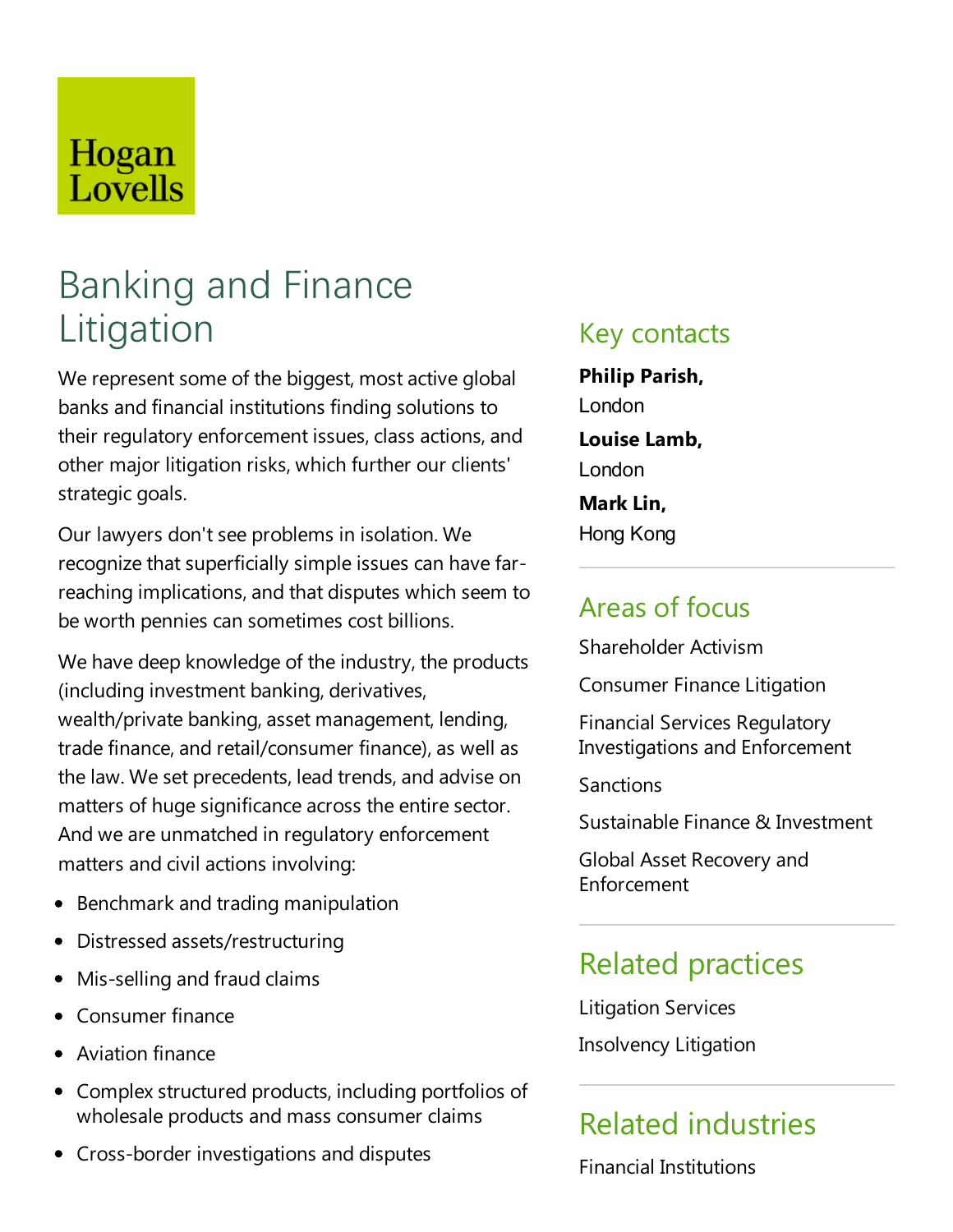Class actions

We have versatile practitioners in every major financial center in the world acting as one coordinated team. We staff matters efficiently with lawyers from all the relevant jurisdictions that we cover. There is no learning curve which is why our clients hire us; we will have seen the problem, or something like it, before.

To find out more, get in touch with our banking and financial services lawyers.

### Representative experience

Representing the joint administrators of Lehman Brothers Holdings Plc in two heavily contested, multiparty High Court applications, concerning the manner in which substantial sums fall to be distributed by two insolvent Lehman UK estates.

Representing asyndicate of 13 banks defending proceedings brought by the borrower in relation to a £650 million facility.

Defending a European bank in the New York courts against a class action alleging that London Gold Fixing members conspired to violate antitrust laws.

Representing European subsidiaries of a major bank in "clawback" cases relating to Bernard L Madoff Investment Securities.

Defending major international banks in cases in the United States, UK, and the Netherlands involving alleged manipulation of various "-IBORs"and other benchmark rates.

Defending a major European bank in U.S. class action litigation involving SSA bonds.

Defending the wealth advisory business of a major bank in claims by high net worth individuals attacking the bank's investment strategy.

### Awards and rankings